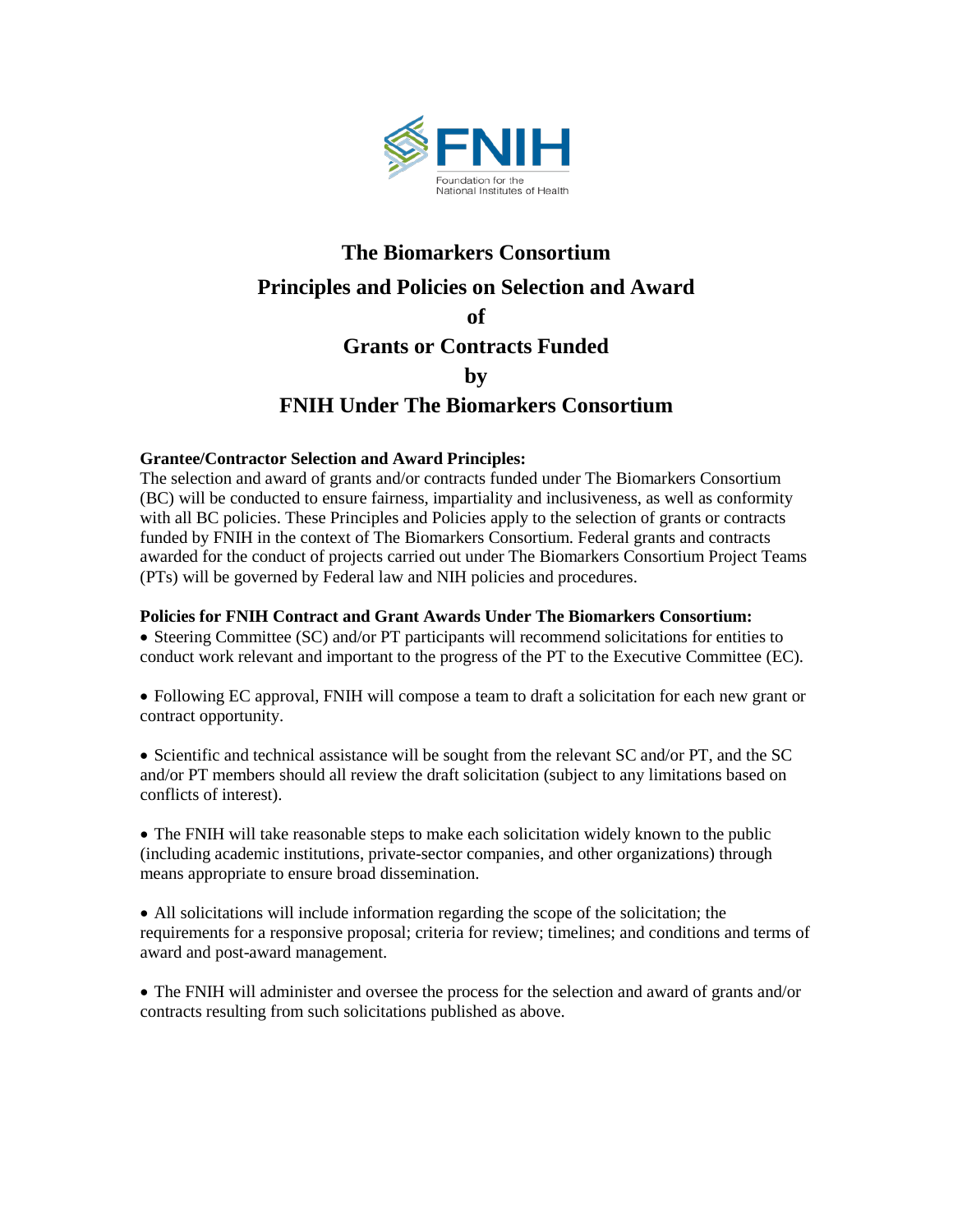o Administrative review will be undertaken by FNIH staff to assess the responsiveness and completeness of proposals received. Those deemed complete and responsive will be forwarded to an appropriate review panel for substantive assessment.

• FNIH will compose review panels in consultation with the relevant SC and/or PT. The review panels will assess the proposals submitted pursuant to a solicitation, as set forth in the subsequent sections of this document. The FNIH will broadly seek experts as needed to serve on each evaluation panel.

o The FNIH Conflict of Interest and Confidentiality Policies for FNIH-Managed Initiatives, including any Biomarkers Consortium-specific Addenda to these policies shall apply to all review panels for BC activities.

o Review panels may include BC members, but should include only those competent to assess the proposals.

o Potential review panel members will be screened by FNIH for real and apparent conflicts of interest prior to finalizing review panel membership. FNIH may waive the conflict of interest restrictions and otherwise manage the potential or real conflict when there is no other practical means of securing appropriate expertise to review a particular application or proposal.

o FNIH will make reasonable efforts to include on the review panels representatives from all relevant stakeholder groups participating in The Biomarkers Consortium.

• These policies do not preclude FNIH from entering into non-competitive awards/supplements where warranted, subject to the review of FNIH antitrust counsel and approval by the EC.

• An expedited review process may be used where warranted by the nature of the solicitation, subject to the review of FNIH antitrust counsel and EC approval.

**Peer Review Panel Assessment of Proposals:** An objective peer-review process will be used to assess responses to solicitations and to provide recommendations to the EC for funding consideration by FNIH.

• Proposals will be forwarded for review to ascertain that the proposals meet the specifications set forth in the solicitation; that the proposed plan is feasible, of high quality, and is appropriately budgeted and staffed; and that the proposed plan meets the standards for the work sought. Additional evaluation criteria will be articulated in the solicitation.

o The Evaluation Criteria should mirror the requirements in the solicitation.

o If weights are assigned to individual Evaluation Criteria, that information should be included in the solicitation.

o All of the factors for determining the award should be identified (technical, cost/price, past performance, etc.) in the solicitation.

o The review process should examine proposals from both a technical and business perspective.